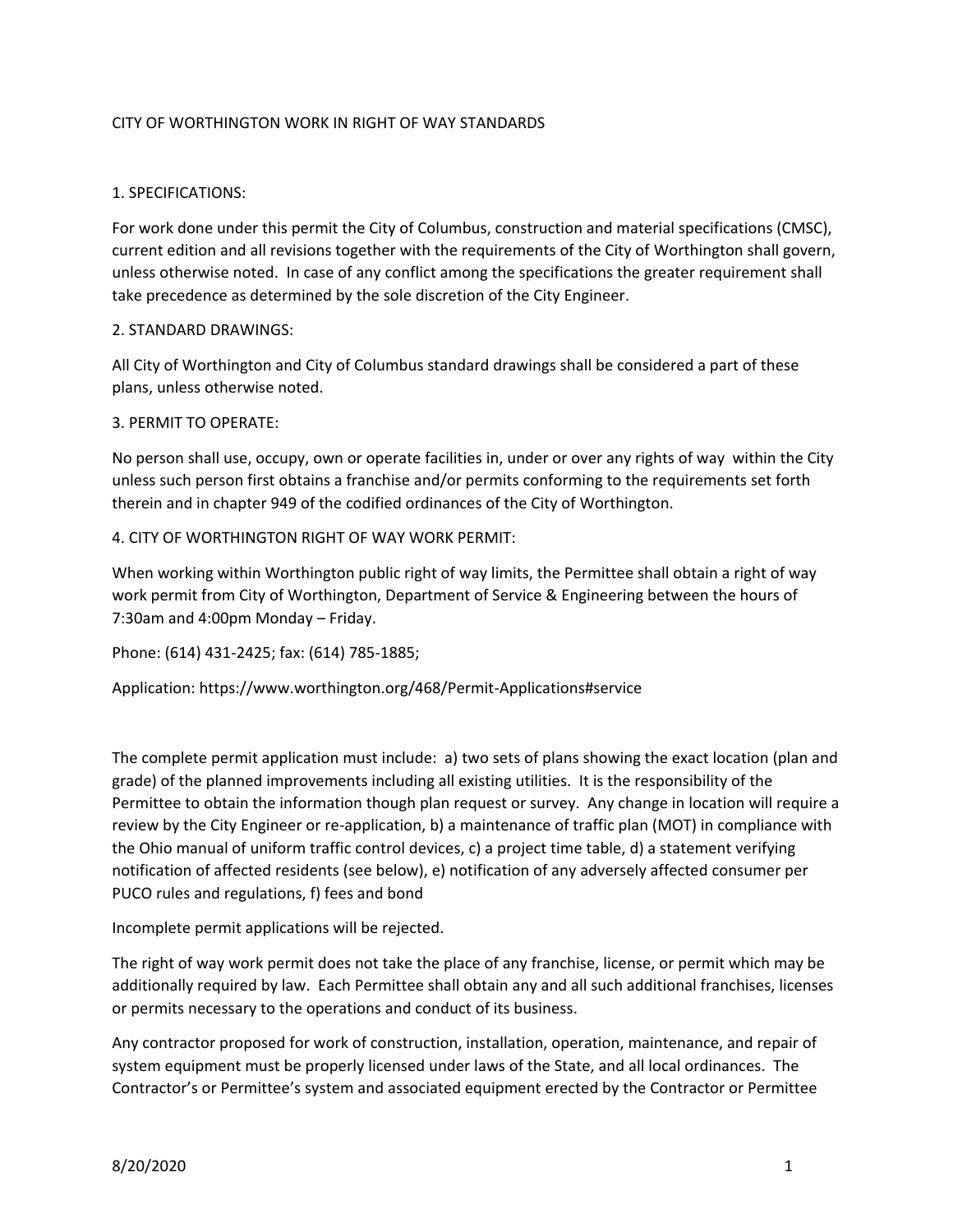within the City shall be so located as to cause minimum interference with the proper use of streets, alleys, and other public ways and places, and to cause minimum interference with the rights and reasonable convenience of property owners who adjoin any of the said streets, alleys or other public ways and places. No pole or other fixtures placed in any public ways by the Permittee shall be placed in such a manner as to interfere with normal travel on such public way.

### 5. SMALL CELLS IN THE RIGHT OF WAY

Placement, modification, operation, relocation and removal of a small cell facility and/or wireless support structure shall require a Small Cells in The Right Of Way permit.

Application: https://www.worthington.org/468/Permit-Applications#service

## 6. WORK PERFORMED BY THE CITY:

In the event that it becomes necessary for the City to perform work of an immediate nature (such as pavement repair, the placement of barricades or replacement of signs or other warning or protective devices) required of the Permittee because of failure or refusal of the Permittee to perform such work, the Permittee shall reimburse the City at the rate of 2.5 times the actual cost of labor, materials and equipment necessary to perform such work.

## 7. RIGHTS OF WAY:

The Permittee shall observe and conform to the requirements of all rights-of-way including easements, court entries, rights of entry or action filed in court in accordance with the code of the applicable governing agency. It is the responsibility of the Permittee to verify right-of-way boundaries and to ensure work is limited to such.

### 8. PROPERTY OWNER NOTIFICATION:

The Permittee shall notify all landowners affected by the construction and adjacent landowners a minimum of one week in advance of work on or adjacent to their property. The Permittee shall coordinate with the City of Worthington for approval of the notification.

The Permittee shall notify all landowners and tenants at least 48 hours in advance of any expected outage, loss of service or disruption of access.

### 9. CITY NOTIFICATION:

The Permittee shall provide a written list of 24 hour emergency numbers to the City of Worthington. The Permittee shall notify the City of Worthington Service and Engineering department 614-431-2425 (fax 614-785-1885), at least 72 working hours (excluding weekends and holidays) in advance of the anticipated start of work requiring disturbance of public utilities, inspection or traffic disturbance. This notification shall be made prior to commencement of initial land disturbance.

### 10. EMERGENCY NOTIFICATION:

The Permittee shall notify the City of any emergency situation or unexpected disruption of service of traffic, water, storm sewer, sanitary sewer or traffic signals at 614-431-2425 during working hours (excluding weekends and holidays) and at 614-885-4463 during non-working hours.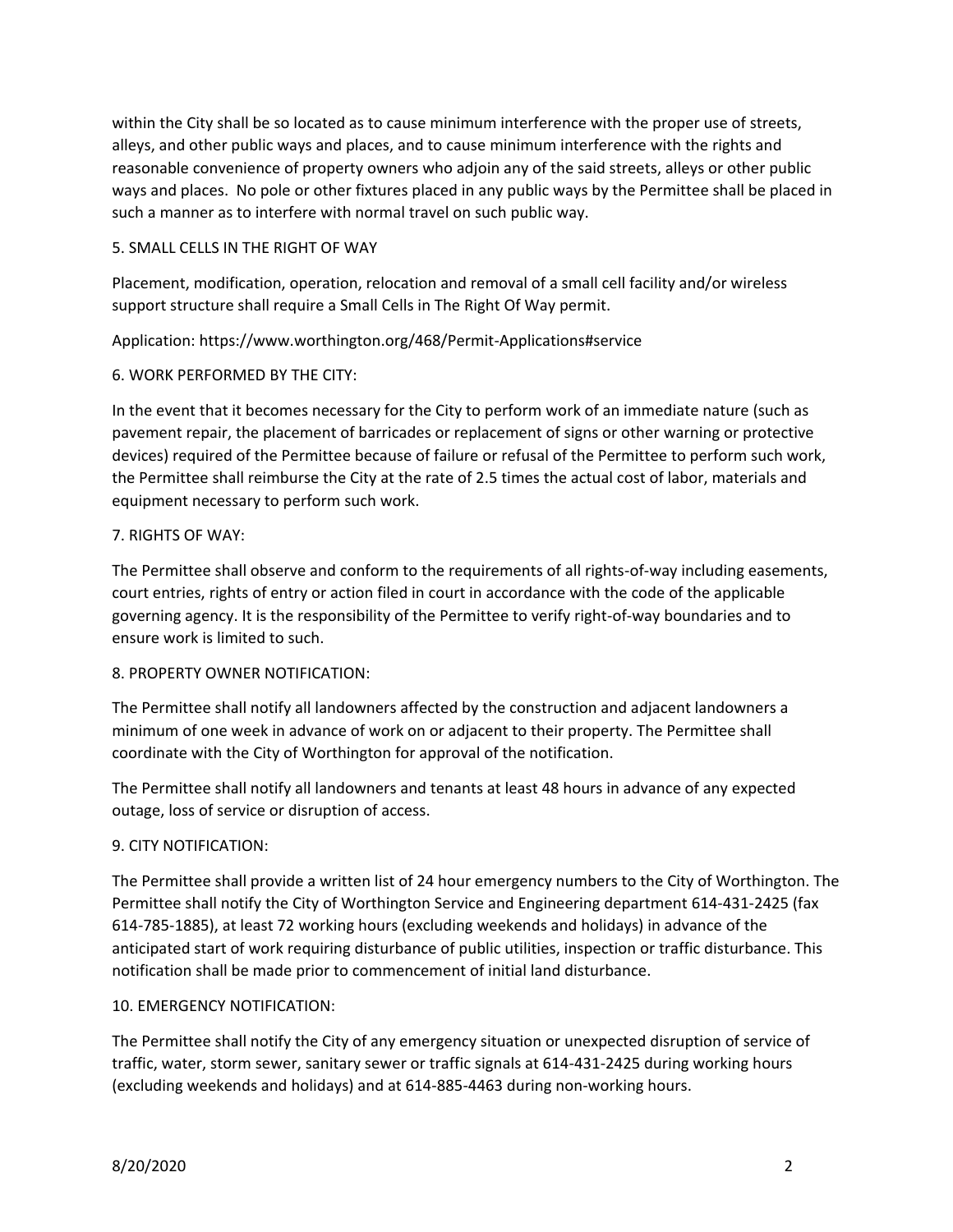#### 11. EXISTING UTILITIES:

Location, support, protection and restoration of all existing utilities and appurtenances shall be the responsibility of the Permittee. It shall be the responsibility of the Permittee, prior to construction, to determine in the field the actual location and elevations of all existing utilities whether shown on the plan or not.

Should un-located or incorrectly located piping or other utilities be encountered during excavation, consult the owner immediately; cooperate with the owner and public or private utility companies in keeping their respective services and facilities in operation. Repair damaged utilities to the satisfaction of the utility owner. Do not interrupt existing utilities occupied and used by the owner or others, except when permitted in writing, and then only after acceptable temporary utility services have been provided. Permittee shall immediately cause to have repaired, by a licensed professional, any utility or service damaged by their work. Additional permits may be required.

The Permittee shall cause notice to be given to the Ohio Utilities Protection Service (telephone 1-800- 362-2764 toll free). The notice shall be given at least 48 hours prior to start of construction.

#### 12. EXPOSE UNDERGROUND UTILITIES:

The Permittee shall expose all existing underground utilities, services, and structures sufficiently in advance of excavation in order to verify the proposed location, elevation, size, and material type.

#### 13 NON-RUBBER TIRE VEHICLES:

Non-rubber tired vehicles shall not be moved on public streets. The City Engineer may grant exceptions when short distances and special circumstances are involved. Granting of exceptions must be in writing, and any damage must be repaired to the satisfaction of the City of Worthington.

### 14. HORIZONTAL DIRECTIONAL DRILLING (HDD)

The entire drill path shall be accurately surveyed with entry and exit stakes placed in the appropriate locations within the areas indicated on drawings. If Permittee is using a magnetic guidance system, drill path will be surveyed for any surface geo-magnetic variations or anomalies.

The pipe shall be installed in a manner that does not cause upheaval, settlement, cracking, movement or distortion of surface features. The repair of any damage identified by City or the owner shall be the responsibility of the Permittee.

The HDD operation is to be performed in a manner to eliminate the discharge of water, drilling mud and cuttings to nearby waterways and drainage structures. Report any spills to the City of Worthington Department of Service & Engineering (614) 431-2425.

Bore pits, handholes and other excavations shall be backfilled in accordance with items 911 and 912 of the CMSC. Item 912 shall be employed under all pavements, curbs and walks and within the influence of any drive or roadway public or private.

All storm and sanitary sewers in the vicinity that may be crossed by the boring shall be recorded and inspected before and after boring. The permittee shall provide the City with video of pre-construction and post construction videos with pipe segments properly identified with Worthington segment and/or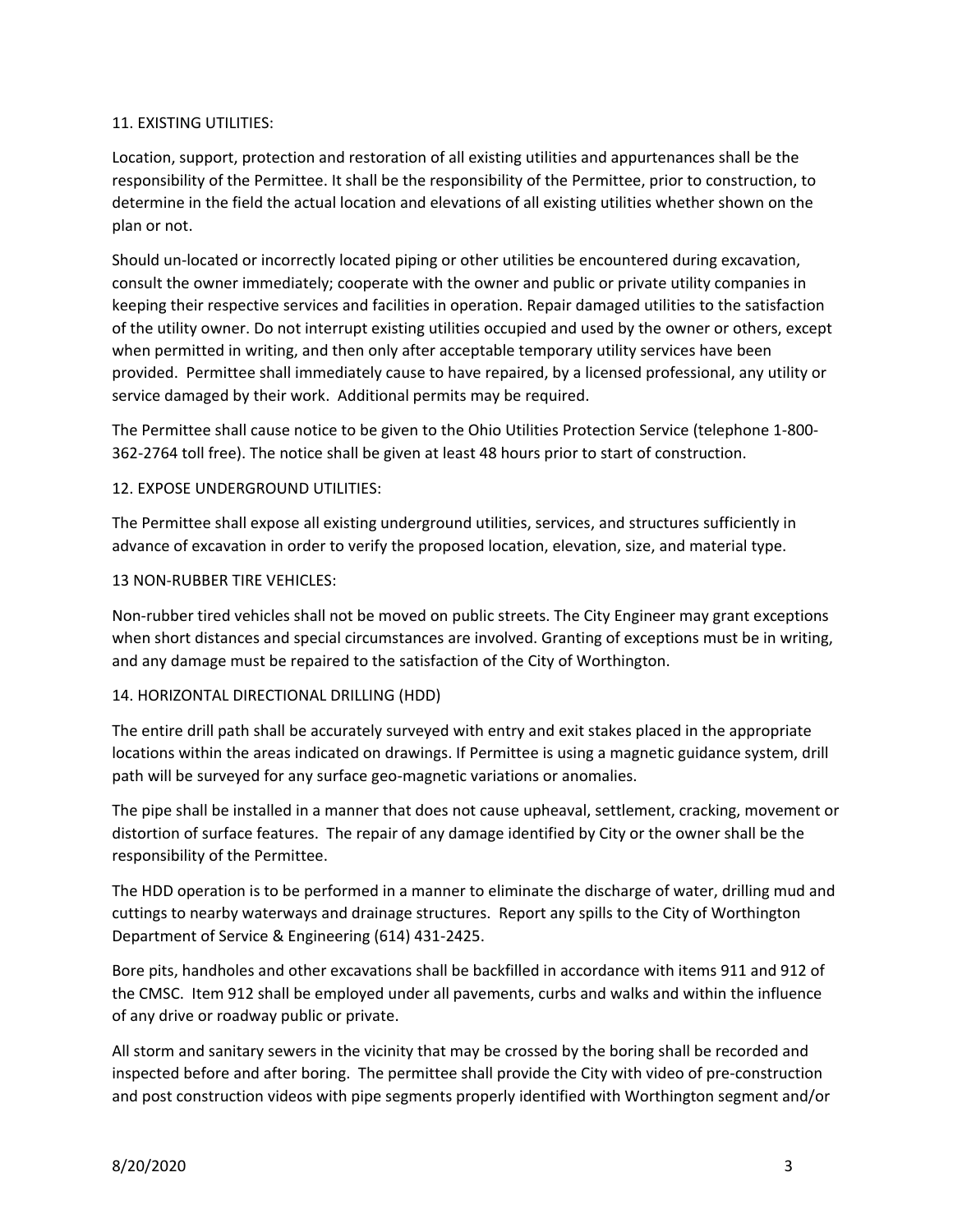upstream and downstream structure identifiers, the direction of movement (upstream or downstream) and distances in feet referenced from beginning point. Laterals shall be inspected and recorded from the main to the right of way line and identified by distance along main and address. Upon completion of work the Permittee shall provide the City with a report clearly identifying, on plans and in tabular format, all sewer sections, as-built alignment plans and a notarized statement (DIRECTIONAL BORING OPERATIONS CERTIFICATE OF NO DAMAGE form) verifying that no sewer was intruded upon or damaged. If damage was found provide repair documentation in the report.

### 15. TREES:

All trees, whether shown or not shown on the plans, are to be preserved unless approval to remove is given in writing by the Engineer or their removal has been designated on the plans. Trees removed as designated by either of the two preceding authorities shall be completed as specified in item 201 of the CMSC.

The Permittee shall use special precautions to avoid damage to all other trees. When, in the opinion of the Engineer, trunks or branches would be endangered by the use of mechanical devices, hand excavation will be required.

## 16. TEMPORARY PAVEMENT:

All streets and driveways cut by the Permittee shall be provided with temporary pavement on the same day that original pavement is cut. In general, streets shall be provided with temporary pavement per item 615 of the CMSC and standard drawing 2161. Private driveways shall be temporarily replaced with a minimum of 8 inches of crushed stone or gravel as per item 815 of the CMSC. Trench shall be backfilled to the top of the pavement subgrade using granular material meeting the requirements of items 304.02 or 703.11 of the CMSC. Maintenance of temporary pavement shall be the sole responsibility of the Permittee (see work performed by the City)

### 17. PERMANENT PAVEMENT:

Unless ordered by the Engineer, permanent pavement replacement shall be provided, for all streets and driveways cut by the Permittee, as specified under item 259 of the CMSC and standard drawing 1441. Trench shall be backfilled to the top of the pavement subgrade using granular material meeting the requirements of items 304.02 or 703.11 of the CMSC. All permanent pavement markings (striping, raised pavement markers, etc.) disturbed or damaged during work under this permit shall be restored to their original condition by the Permittee.

### 18. CURBS AND SIDEWALKS:

Damaged sidewalk shall be removed from existing joints and replaced as per standard drawing 2300. Curb or curb and gutter will be removed per standard drawing 1441 and replaced per item 609 of the CMSC and standard drawings 2000 and 2010 and City of Worthington specifications. Permittee shall match the finish of the existing concrete when installing new sidewalk, but finish must comply with City of Worthington standards. An additional permit is required for sidewalk and drive approach repairs.

### 19 EXPANSION MATERIAL: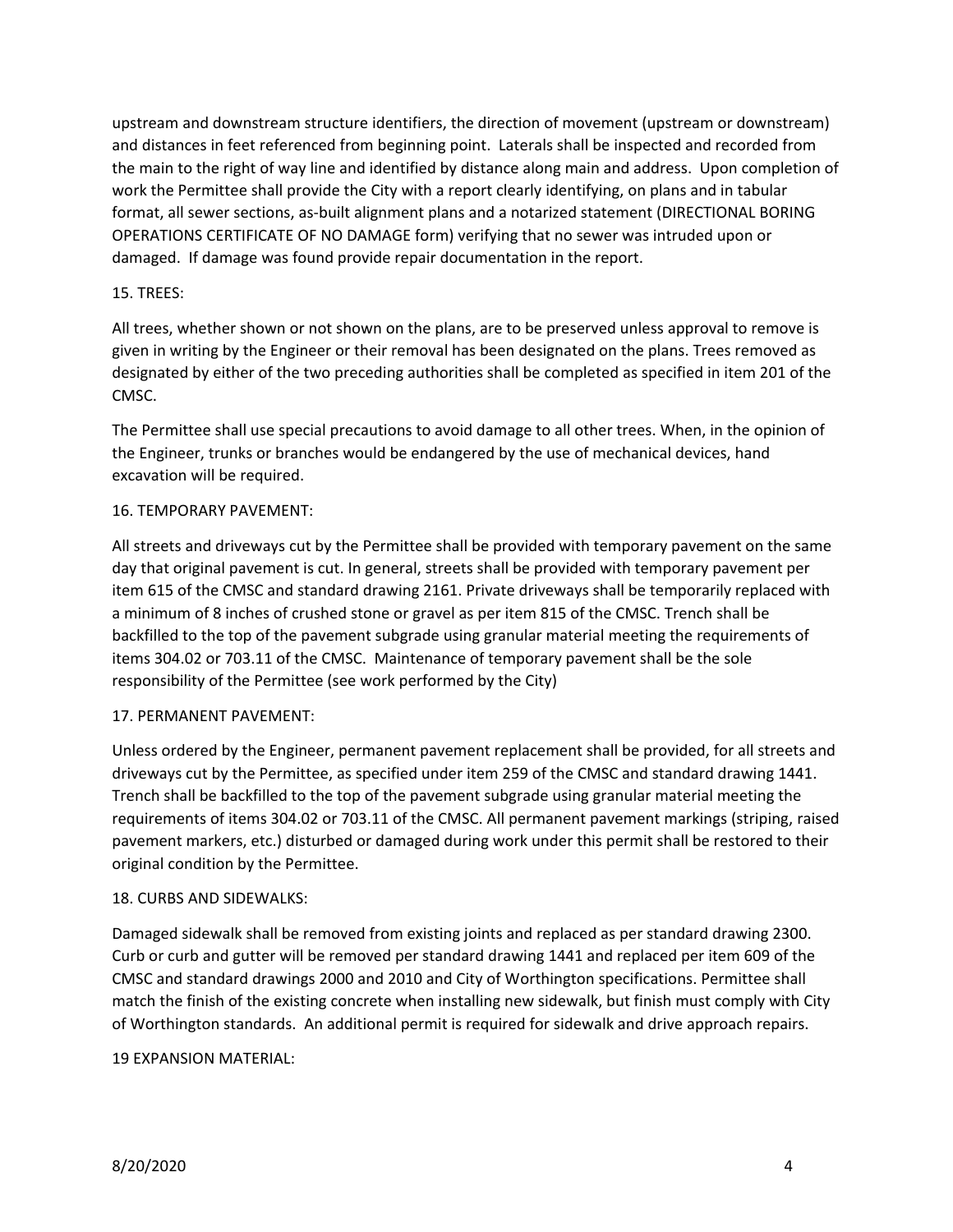Expansion joints shall consist of one half (1/2) inch thick, full depth, bituminous or rubber material. Fibrous material shall not be used. Non-compliance will result in total replacement of the affected sections.

### 20. RESTORATION LIMITS FOR WORK:

The Permittee is required to restore all disturbed areas of the project to the satisfaction of the City and land owners.

## 21. BACKFILL TIMING AND PROTECTION:

All cleanup and backfill operations shall be done as soon as is practicable during the week. On the weekends, backfill shall be within 10' of the terminus of excavation.

During non-construction hours, all excavations shall be filled, plated or protected (lighted barrels and fencing) in such a manner as to positively separate vehicles or pedestrians from the work.

Safety within the work zone during active operations and downtime is the responsibility of the Permittee.

## 22. ABOVE GRADE STRUCTURES:

No above grade structures shall be installed without prior written approval of the Department of Service & Engineering. Plans and specifications (including dimensions, materials and colors) shall be submitted for approval. Structures shall be placed with sufficient and proper materials and compaction to ensure no settlement. The Permittee shall be responsible in perpetuity for the operational and aesthetic maintenance of the structure including removal of graffiti and resetting to grade any settled structures.

### 23. ABOVE GRADE REPLACEMENTS:

Within one hundred twenty (120) days of the installation of replacement above ground structures utility connections shall be transferred, the old structures removed and disturbed areas restored to the satisfaction of the City and the owner. A replacement structure shall be defined as any additional structure installed in close proximity to an existing structure owned or operated by the same utility performing the same or similar function. Close proximity shall be determined by the City Engineer with consideration of industry standards for the particular utility.

### 24. PULLBOXES:

Pullboxes and other at-grade structures shall be placed with sufficient and proper materials and compaction to ensure no settlement. Pullboxes placed in grassy areas shall be slightly below grade (no more than ½ inch) to prevent trip hazards and permit mowing. Sink holes and "dishing out" shall not be permitted. Pullboxes placed in sidewalks or pavement shall be level with the adjacent pavement. The Permittee shall be responsible in perpetuity to maintain and reset to grade any settled structures and replace damaged sidewalk, pavement or turf.

### 25. SIGNS, FENCES, DRAINAGE STRUCTURES, ETC.:

All public signs, fences, drainage structures or other physical features disturbed or damaged during work under this permit shall be restored to their original condition by the Permittee. Disturbed survey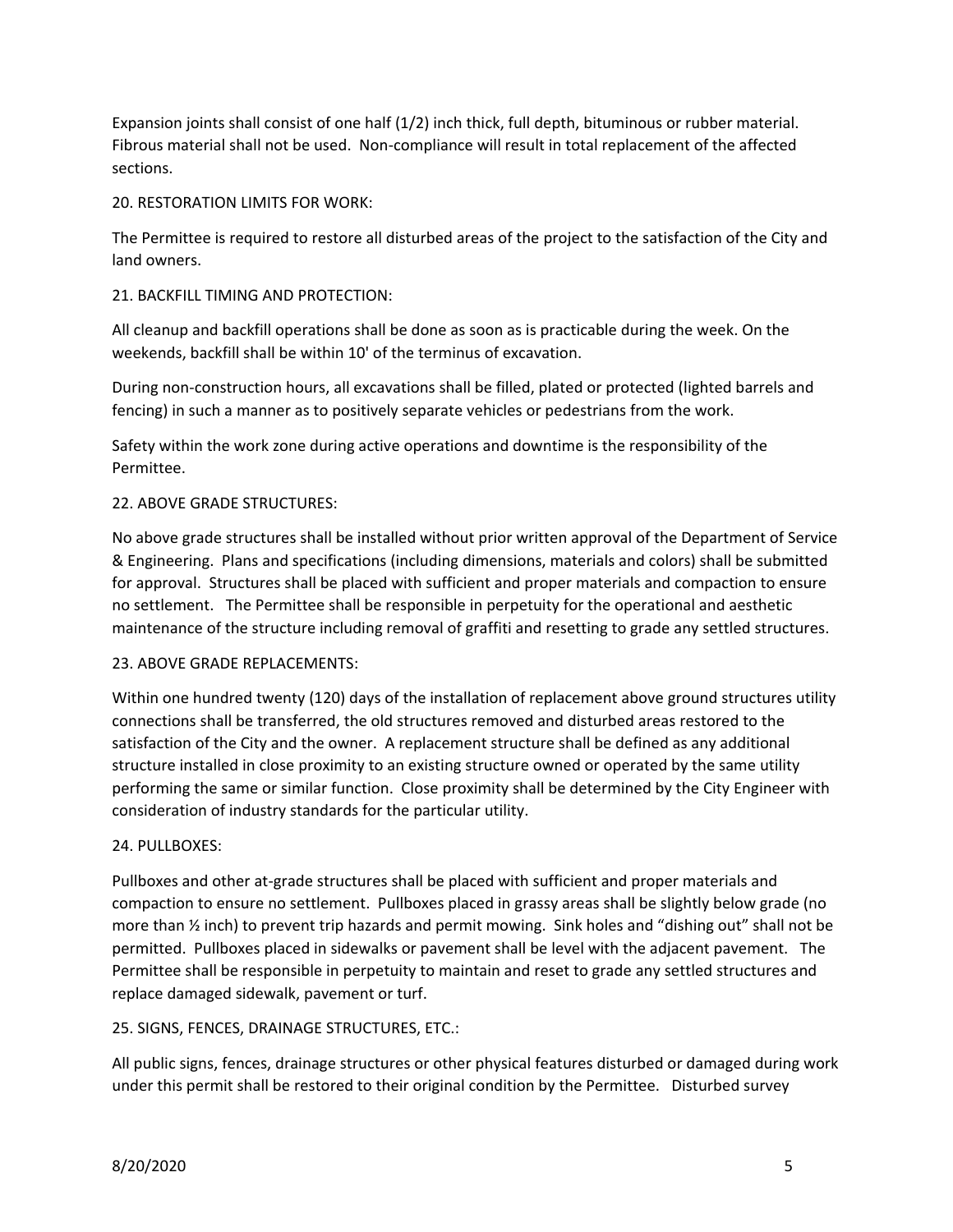structures shall be reset, at the cost of the Permittee, by a professional surveyor licensed in the state of Ohio.

## 26. REPLACEMENT OF DRAIN TILE/UNDERDRAIN AND STORM SEWERS:

All drain tile/underdrain and storm sewers damaged, disturbed or removed as a result of the Permittees operations shall be replaced with the same quality pipe or better, maintaining the same gradient as existing. Replaced drain tile shall be laid on compacted granular bedding.

## 27. GRASSY AREA RESTORATION:

Grassy areas within commercial street right-of-way will be considered urban in character and seeded as per item 659 of the CMSC, class 1 lawn mixture. Use of wood fiber mulch is required for final mulching and straw or compost mulch will not be permitted. Grassy areas within residential street right-of-way will be restored with sod. The Permittee is responsible for leveling, reseeding and mulching or resodding any settled areas for a period of one year after project completion.

## 28. MAINTAINING MAIL SERVICE:

The Permittee shall be responsible for maintaining mail service in the construction area. Prior to disturbing any mail boxes the Permittee shall contact the postal authorities and shall temporarily relocate mailboxes in accordance with the requirements therefore. The Permittee shall restore mailboxes to their original condition and location.

### 29. MAINTAINING DELIVERY SERVICE:

The Permittee shall be responsible for maintaining delivery service in the construction area. When the Permittee's work will impede delivery service, the Permittee shall be responsible for coordinating with the owner access for said service.

### 30. MAINTAINING REFUSE SERVICE:

The Permittee shall be responsible for maintaining refuse service in the construction area. The City's contracted refuse pickup occurs every Friday with Saturday service on holiday weeks. When the Permittee's work will impede private refuse service, the Permittee shall be responsible for coordinating with the owner access for said service.

### 31. TRACKING OF MUD:

Any mud tracked or deposition of building materials or debris upon public right-of-way shall be cleaned off immediately. The Permittee shall reimburse the City at the rate of 2.5 times the actual cost of labor, materials and equipment for any work done by the City to clean streets as a result of Permittee's failure to clean them in a timely or appropriate manner.

### 32. CITY WATER:

The Permittee must obtain from the City of Worthington Division of Fire and the City of Columbus Division of Water, a fire hydrant permit prior to connection to any fire hydrant. The Permittee shall provide all the necessary gate valves, backflow preventers, and flow meter for each hydrant location. All equipment, fittings, and valves shall be in accordance with Division of Water standards.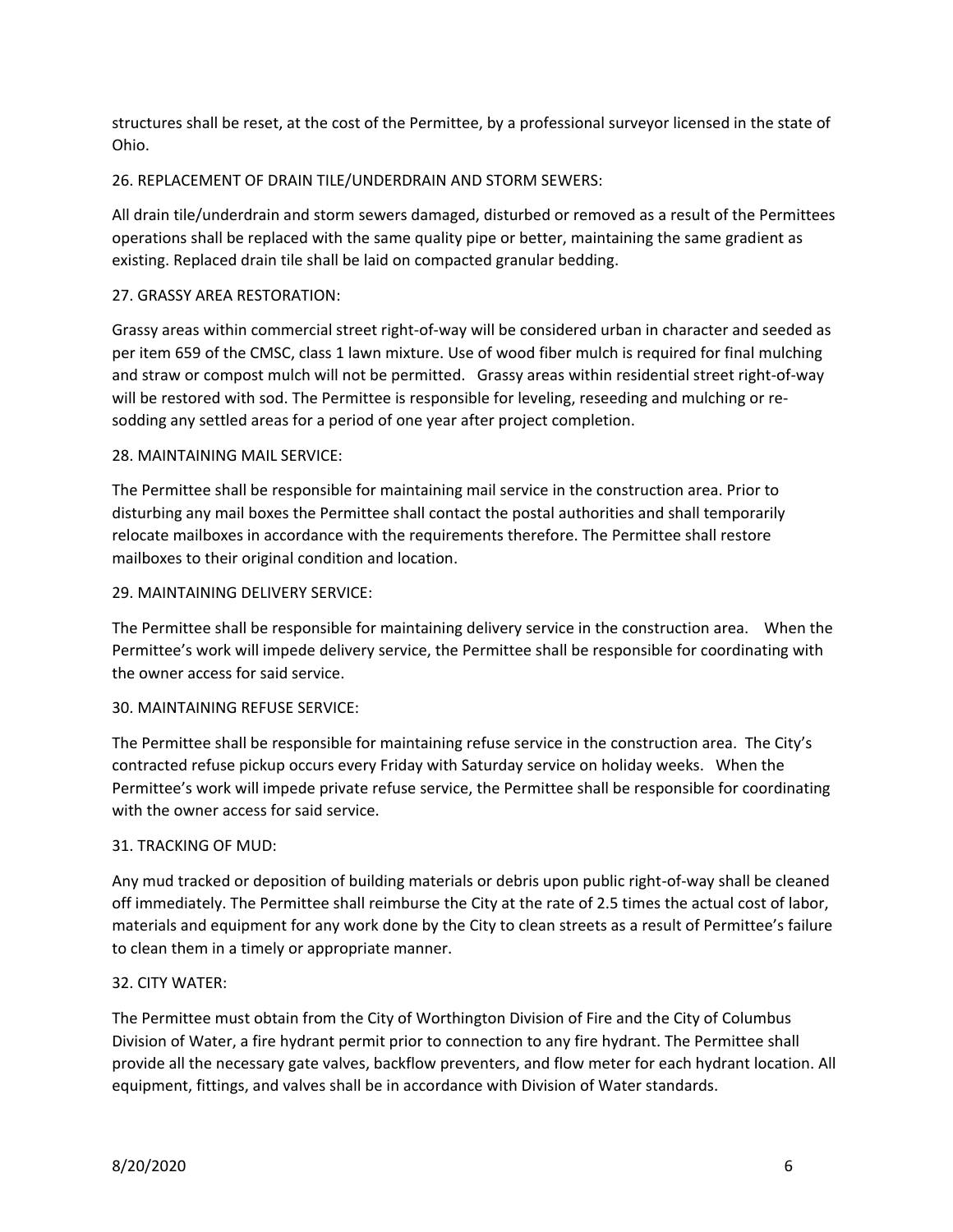## 33. DISRUPTION OF TRAFFIC NOTIFICATION:

The Permittee must notify the Worthington Division of Police at (614) 885-4463 and the Worthington Schools Department of Transportation at (614) 450-6600 prior to any road closure or potential major disruption of traffic such as work near an arterial intersection or work requiring one lane of traffic on an arterial.